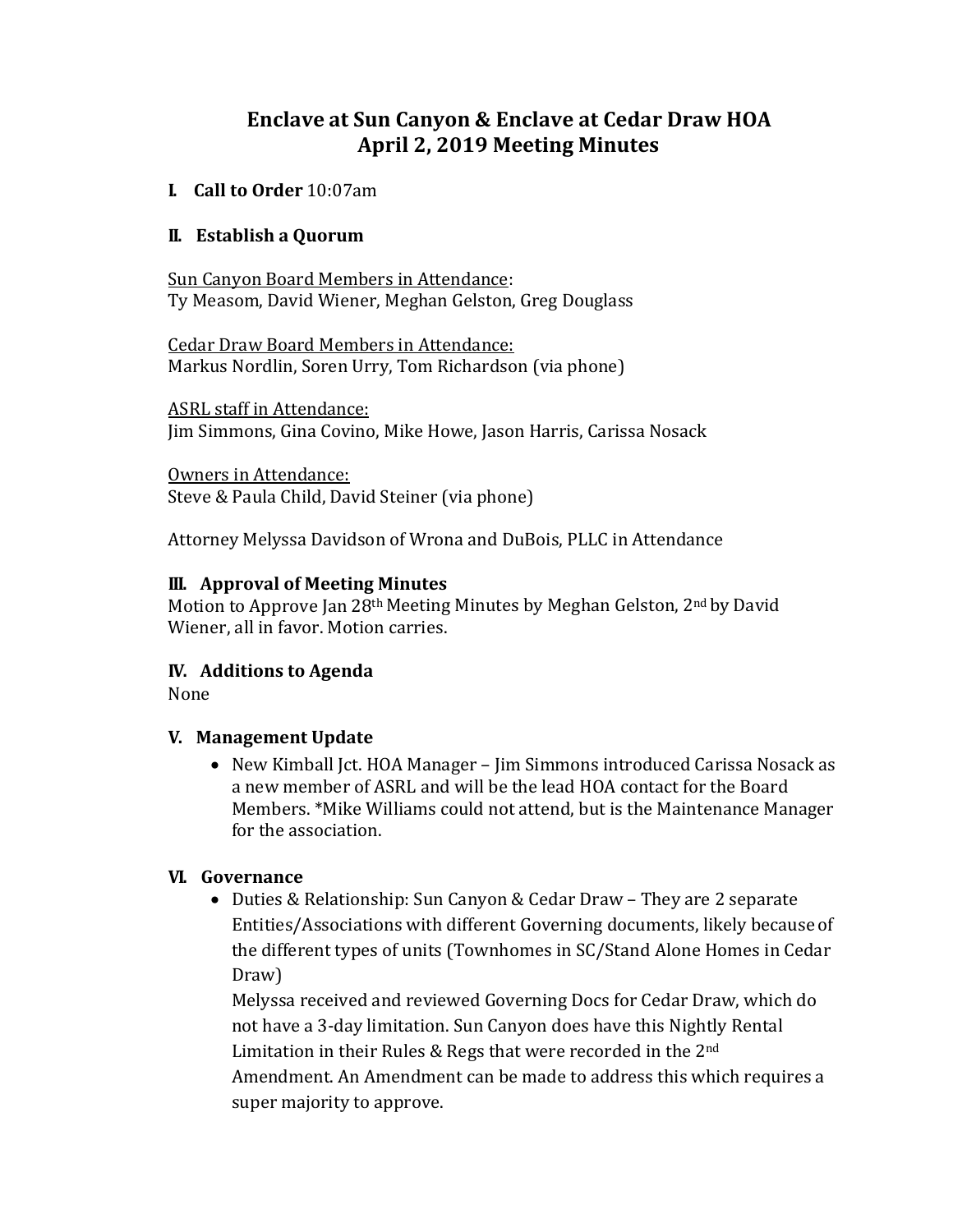She mentioned there could be some benefits to joining the 2 associations. (insurance, management fees, etc.). She cautioned to use care in keeping the 2 entities separate with separate meeting minutes and records. Discussion ensued. \*This topic is postponed to the next Agenda.

• Modify Nightly Rentals Requirements: Note: Summit County requires licensing for owners to be able to rent which requires an inspection. Current Owner is causing regular concern and complaint (noise, nuisance, quiet hours). This has caused the HOA to consider modifying CCR's and/or Rules & Regs. and consider the need to implement fines. HOA needs legal advice from Melyssa Davidson. Any changes must be in a recorded document and approved by a super majority of owners (2/3). Discussion on how many days the rental period should be, anywhere from 7-30 days (county has 28-day rule). Discussion on rentals to friends/family, associates or partial owners. Discussion on one rental per year were also brought up**.** Rental Restrictions need to be added as well as restrictions on behaviors in Rules & Regs and Fine Schedule (i.e. parking, noise, garbage, maximum occupancy). Fine schedule is the key to enforcement for the HOA and does NOT require a vote of owners. Sun Canyon Docs state: The Board determines whether something is a violation.

*Greg made a motion of 14 days for both Associations, having Melyssa draft the documents for community vote. Unanimous approval from both HOA boards.* \*When new Amendment goes out for vote, notice will also include all info regarding the Summit County Requirements.

• SC needs to be careful in making sure the new rules do not go against the recorded Rules and Regs and make them more robust in definition and language. Fine Schedule does not need to be approved by vote. Quiet hours stated in SC Rules & Regs. Need quiet hours for Cedar Draw and keep them similar. \*ASRL will send out warnings/reminders by Board request for minor issues/complaints on trash bins (include in Newsletter). \*Parking: once we have additional spots planned, we will revisit the topic.

Attorney recommended Against towing.

*Motion by Greg to continue to he 10pm-7am quiet for both communities and fine schedule regarding trash (stronger more robust language) 2nd by Meghan, all in favor.*

WARNING FIRST per statute

(Garbage/Quiet hours) Noise & Nuisance Fines: \$1000, \$2500, \$5000, doubles every time during the calendar year.

Fine for rental violation would start at \$5000, and double.

• Resolution to Retain Wrona DuBois, PLLC - Unanimously approved by Sun Canyon Board. Melyssa will prepare recommendations to the Board.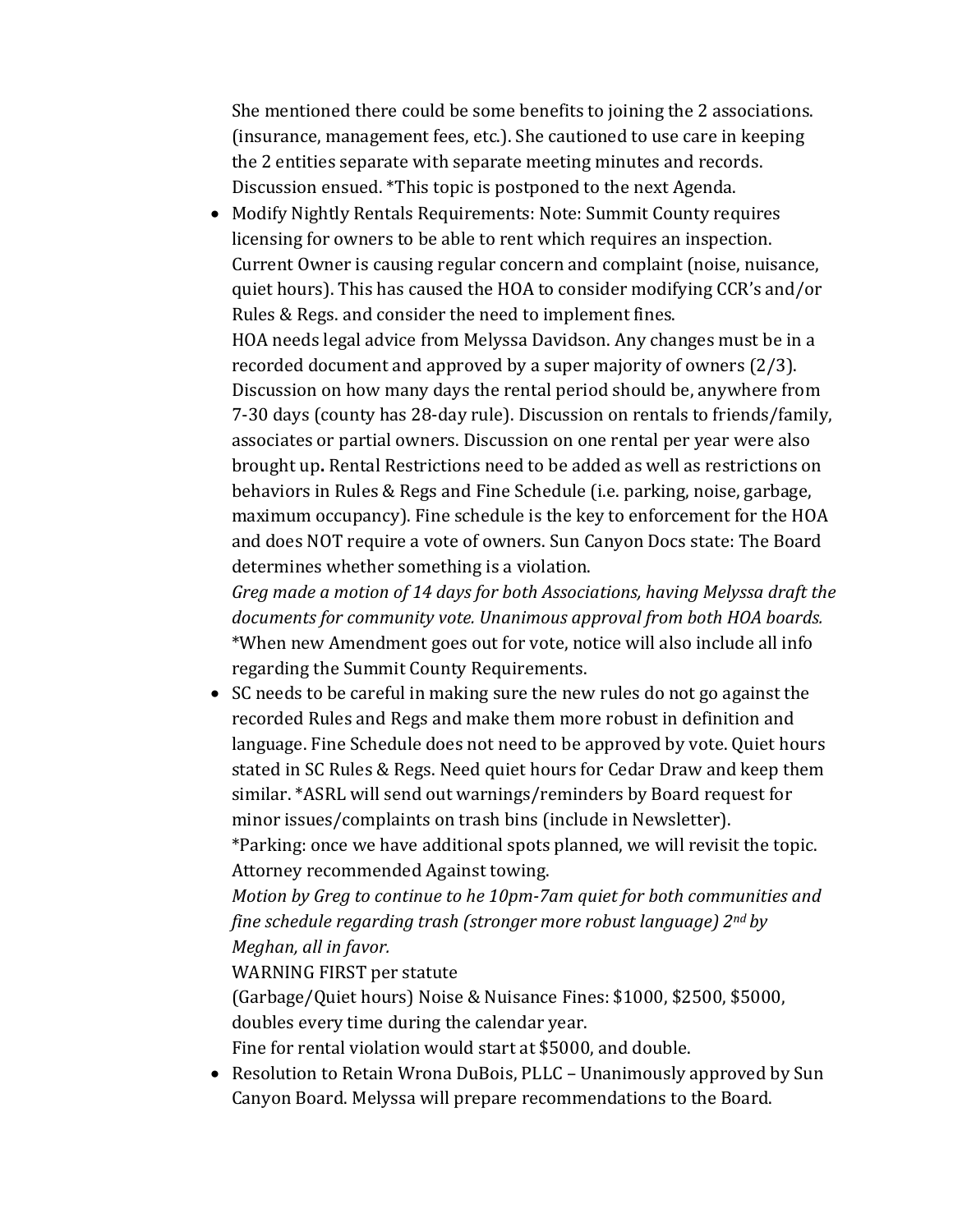\*Sun Canyon has some invalid provisions: Re-Investment fee is recommended for HOA to implement and a separate notice needs to be made and recorded.

Cedar Draw will need to enter into a separate Resolution to Retain Agreement.

Duties & Relationship: Sun Canyon & Cedar Draw:

Areas of shared maintenance and shared cost (i.e. shared areas and expenses). Sun Canyon is responsible for everything in their plat. Cedar Draw is responsible for everything on their plat.

They are 2 separate Entities/Associations with different Governing documents, likely because of the different types of units (Townhomes in SC/Stand Alone Homes in Cedar Draw)

Cedar Draw can have their own HOA meetings. Melyssa was asked to evaluate the possible benefits of joining the association.

• Interior Improvements: Not addressed in SC CCR's. Homeowner request/notification by Child's was discussed. The Board appreciates the courtesy. They can move forward with the project.

\*In newsletter, the Board would like to request homeowners notify the Board prior to any interior construction work as a "Best Practice" courtesy. \*In the future SC may need to address an amendment to the CCR's in the future regarding interior remodels/construction.

#### **VII. Financial Update**

• 2019 Proposed Budget

Operating Budget was previously Approved.

2019 Capital Reserve Budget needs to be reviewed, based off of Reserve Study. Discussion on the components and recommendations. Minimum of 10% of your Revenue is required to be allocated to Reserves.

\*Currently SC will be on a very tight Capital Budget margin. \*Cedar Draw may need their own capital Budget OR the Shared Budget may need to be pulled out so that the funds for the Bridge are not used for SC maintenance items. Adjustments made to the Capital Budget – SEE BUDGET *The full \$91K from the developer will go to the Bridge and Shared portion. Banking: Motion to move funds from Grand Valley to Zions, unanimous approval.*

- Waterfall Feature postponed
- Monthly Assessments are required by CCR's. Owners must be allowed to make monthly payments. Owners are not prohibited from pre-paying the amount in advance in quarterly payments. (Yearly total approx. 10K for SC) \*HOA Newsletter should contain details on all of the items that the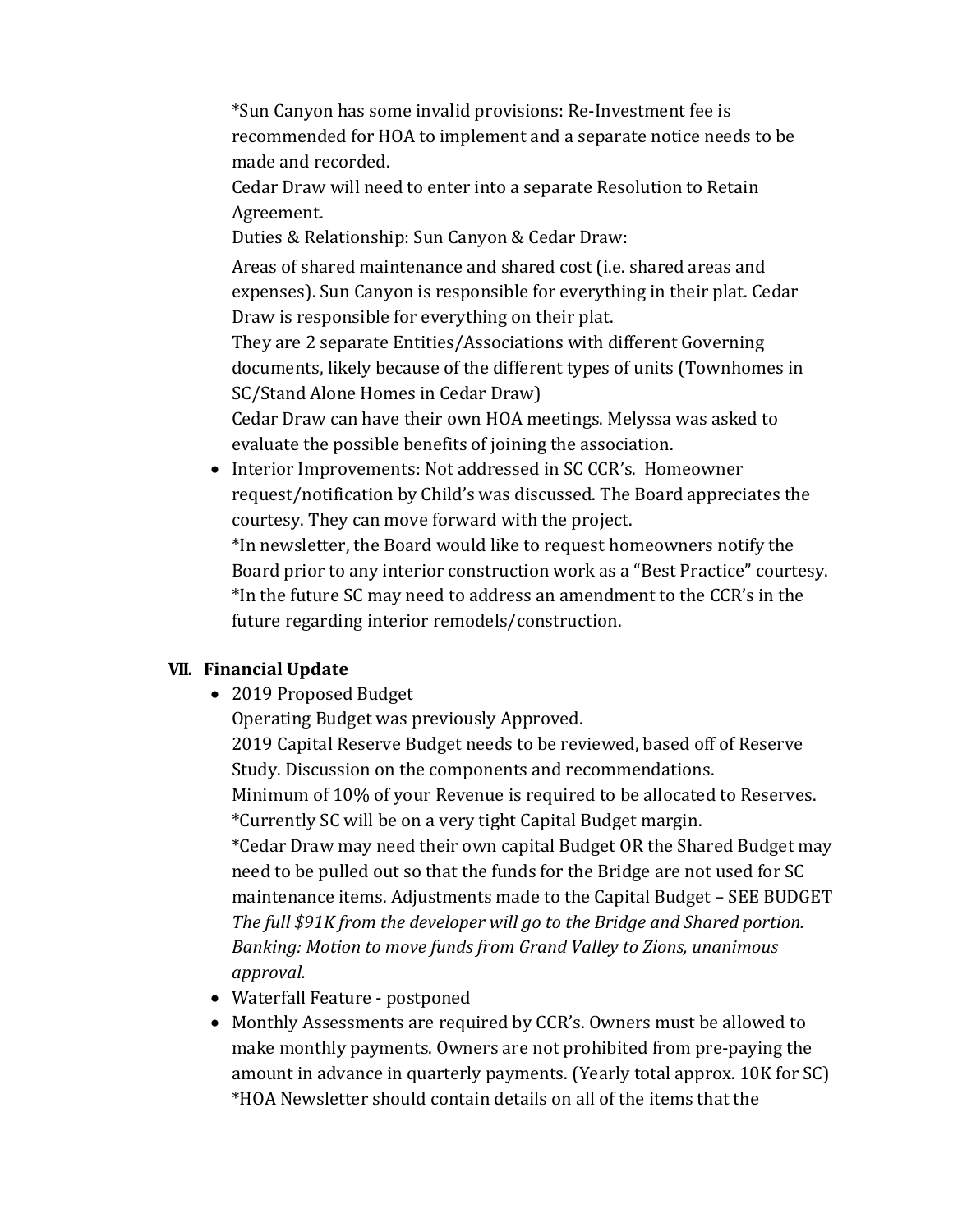Assessments cover (exterior maintenance, insurance, snow removal, landscaping – Assessments include a LOT of home maintenance – this cost is higher in a Mountain Community)

• Insurance Policy (now includes a D&O Policy)

### **VII. Maintenance Updates**

### **Completed**

- Daily routine maintenance
- Excessive Snow Removed from Roofs
- Lot 34 exterior light fixture
- Lot 16 chair ordered

## **Spring 2019**

- Phase I Front Door Repairs Discussion. Exterior surfaces are HOA Maintained per CCR's (normal wear and maintenance). These doors are an exception. 5 doors are in need of maintenance related to wear and tear & the Board is going to ask the homeowners to pay this cost. Group Pricing was obtained for door in Phase I (\$750-\$1100) \*this repair work will be at the homeowner's discretion to take advantage of this year. Future repairs will be taken care of by the HOA.
- Landscape:

Rock edge is missing by Enclave Lane and Enclave Way and everything below the rock wall has died and is washing out and the trees have died

\*ASRL will evaluate and appropriate trees/plants should be planted. The homeowners are expecting this landscaping with the raise in dues.

\*Wildflowers will be placed behind Phase II, damaged trees with be pruned or removed

What is the cost to make Phase III potentially grass and flower mix and revegetate to a more natural state where there is no water currently to this area? Board would like to know what mix is being used and where it is being purchased. \*ASRL will relay that information to the Board.

• Pedestrian Bridge Repair (cannot be evaluated until late spring) it is worn, but not in bad shape. \*ASRL will make any small repairs

• Visitor Parking: There are some areas where 4 spaces can be put in easily at the top of Enclave Way and Lane. There are other locations where parallel parking with the road would be a good option. It will need to be of natural grass pavers to keep with natural aesthetics and conservancy agreement and guidelines.

\*ASRL to prepare a plan for 4+ additional parking spaces for the Board to evaluate (carve out places along the road).

• Concern was brought up about the drop off at the end of Enclave Lane and the liability of someone falling off.

\*ASRL to get bid about Rock or Boulders to block create a natural barrier.

Area by trailer is left open for county access on Bear Hollow.

• Exterior Deck maintenance. There is currently no schedule but they begin in the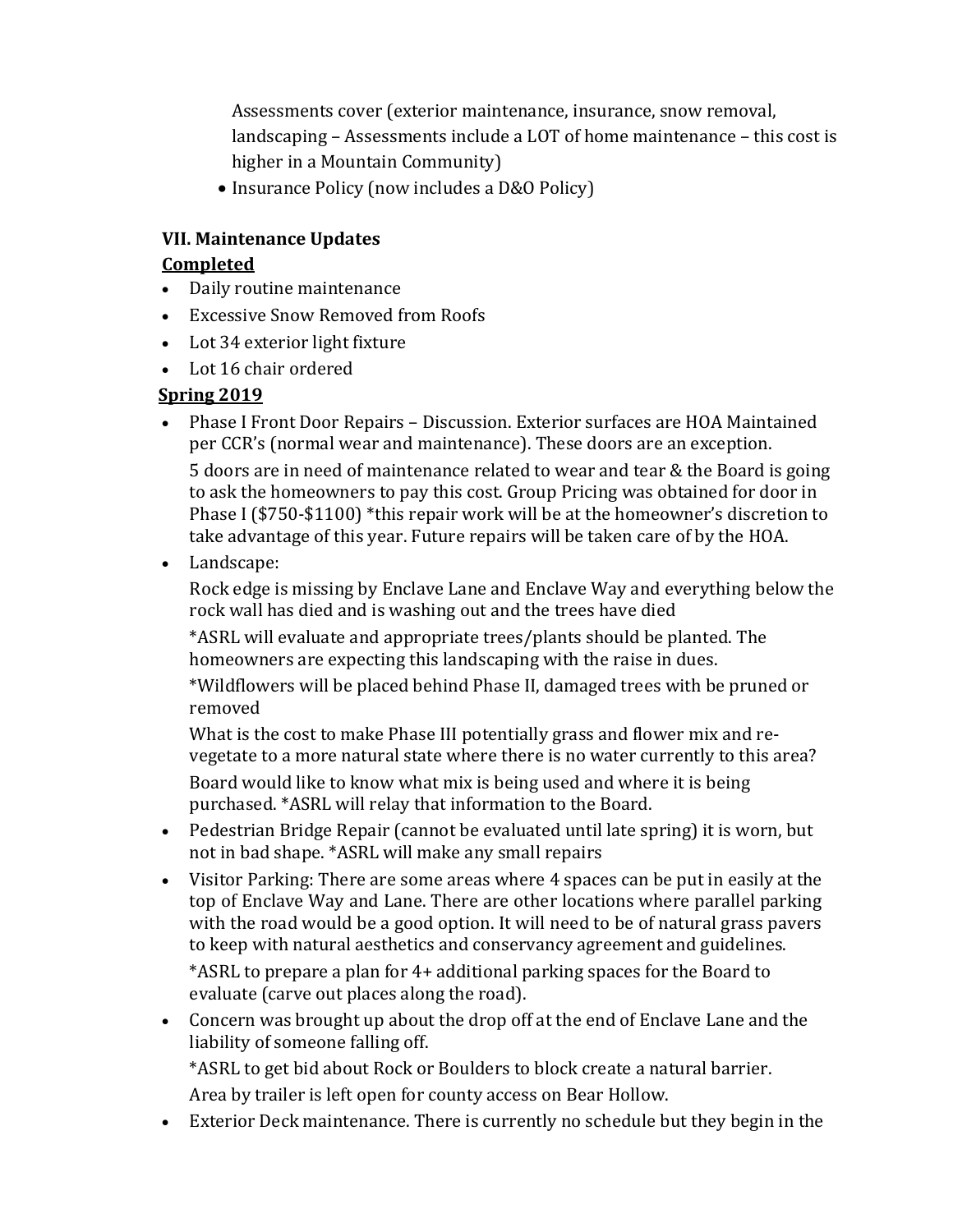Capital Budget in 2020. Likely Phase I and then Phase II.

\*ASRL to watch the decks and come up with a schedule to implement.

- Capstones on Bridge will be replaced as soon as they are able.
	- o Asphalt Repair Proposals: \*ASRL to find out the lead time Miller needs for scheduling and revisit this discussion in three months at the next meeting. \*All the roads are Not Shared and there needs to be come clarification. Bridge  $1,250$  ft<sup>2</sup>: Option 1 is Complete Replacement of Concrete Decking. Option 2 is a partial repair milling down to remove damage, neutralize, and then install concrete with an epoxy surface. Board is leaning towards Option 2 on repair. \*More research needs to be done with Miller Paving on longevity and options. This project should wait until the construction on new homes is complete (potentially late fall).
	- o \*ASRL can see if the heater for the bridge can be sold to recoup some funds
	- $\circ$  Main Entrance 1,720 ft<sup>2</sup>: This project will cut out and replace asphalt. \*This project is best to wait until construction traffic has ended (which may be at least another year). \*ASRL to find out when this could be scheduled with Miller late summer/fall if the Board decides to proceed.
	- $\circ$  Crack Fill & Seal: 21,310 ft<sup>2</sup> & 15,000 ft<sup>2</sup>: This is a good option to proceed with to prevent more damage to the roads. *\*This should be done this summer when it can be scheduled.* (Money is allocated for this in 2020 but does not take into account the tough conditions on mountain roads). \*ASRL to clarify the area and sqft of the "remaining areas" in the bid and remove Enclave Court and the utility collars. Approx. \$14K
	- $\circ$  Cedar Draw Lower Rd Enclave Court (asphalt remove/replace 2,656 ft<sup>2</sup>; overlay 9,400 ft2; curb & gutter 610 ln. ft.) \*This is an item for Cedar Draw Board to decide as is part of their plat.
- Electrical Repairs: \*GTC will be getting us a price to make the repairs for the lights on the Bridge and the lights on the Christmas trees.
	- o Entry Lighting being run off of homeowner electric (breaker on bridgehouse has been turned on and electric outlets are operational)
	- o Cedar Draw Road Lighting
	- o Heat Tape Repair Metal Roofs on angles need metal clips and heat tape.

# **Exterior Homeowner Repairs:**

- Lot 15 Heat Cable/Snow Break on Eave of Steel Roof \*ASRL to evaluate and obtain bids in preparation for next winter.
- Lot 15 Painting of Siding
- Lot 16 Deck Trim \*Jason will work with homeowner to make repair or have Ash and Dust make repairs when weather permits.
- Lot 17 Green Roof Spray System Replacement \*ASRL will get bids from landscaper
- Lot 22 Patio Heat Melt discussion postponed
- Lot 23 Request for Trail behind lot will be discussed with homeowner and bids will be evaluated and plan will be proposed to Board at next HOA Meeting.
- Lot 34 Roof Sprinkler & Green Roof Replacement